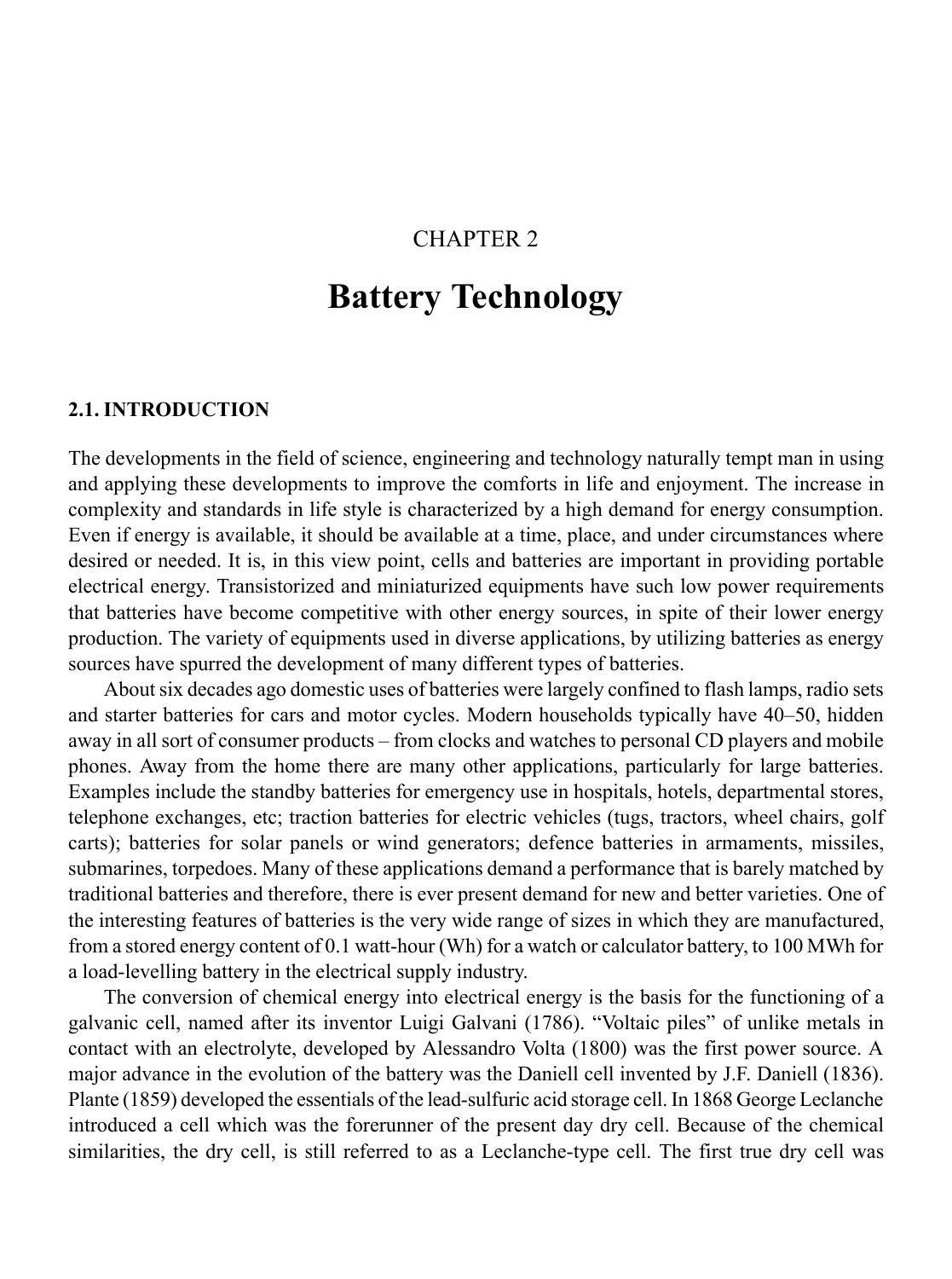developed between 1886 and 1888 by Dr. Carl Gassner. T.A. Edison, Adams, Ruben, are the few others who have contributed to the development of battery technology.

The battery technology, historically considered electrochemical, combines the activities of the chemist, the chemical engineer, the metallurgist, the materials specialist, the electrical engineer, the electronic designer, the space specialist, the environmental engineer, the instrumental analyst, testing agencies as well as the application originator for expanded and new uses. The individual viewpoints of all these, cooperate to serve the diversified needs and desires of industries, as well as our daily lives in the electronic and space age.

### **2.2. BATTERIES AND THEIR IMPORTANCE**

The conversion of chemical energy into electrical energy is a function of cells or batteries. A cell designates a single unit. A battery is an arrangement of two or more cells, usually connected in series or parallel to supply the necessary current or voltage or both.

The battery was the first practical source of electrical energy developed in man's search for portable power sources. Although many other techniques have been developed for supplying electrical power, the battery is still the most widely used source of electrical power when portability is the prime requisite. Batteries are used in watches, hearing aids, flash lights, radio sets, electric clocks, photoflash devices, emergency lighting, distress signalling, rescue devices, tape recorders, alarm systems, hand tools, toys, calculators, cordless appliances, telephone systems, electrotherapeutic purposes, electric bells, motor ignitions, space vehicles, military applications and a host of other applications. The development of semi conductor devices such as transistors, diodes, missiles, satellites and a great variety of mobile equipments, has imposed great demands for power sources which are compact, dimensionally adaptable, able to operate over a wide temperature range and highly dependable. The batteries meet these demands and therefore, are in continuous demand.

### **2.3. COMMERCIAL CELLS**

The spontaneous redox reaction, which forms the basis of voltaic cell, is conveniently used in making many useful commercial cells. All voltaic cells do not find commercial applications. A useful commercial cell should meet the following basic requirements or specifications:

- Portability
- Should be compact and light weight
- Should provide economically priced, continuous electric supply
- High cell voltage and stable voltage plateau over most of the discharge
- High stored energy content per unit mass and per unit volume
- Low cell resistance
- High sustained power output
- Wide temperature range of operation
- Long inactive shelf life and long operational life.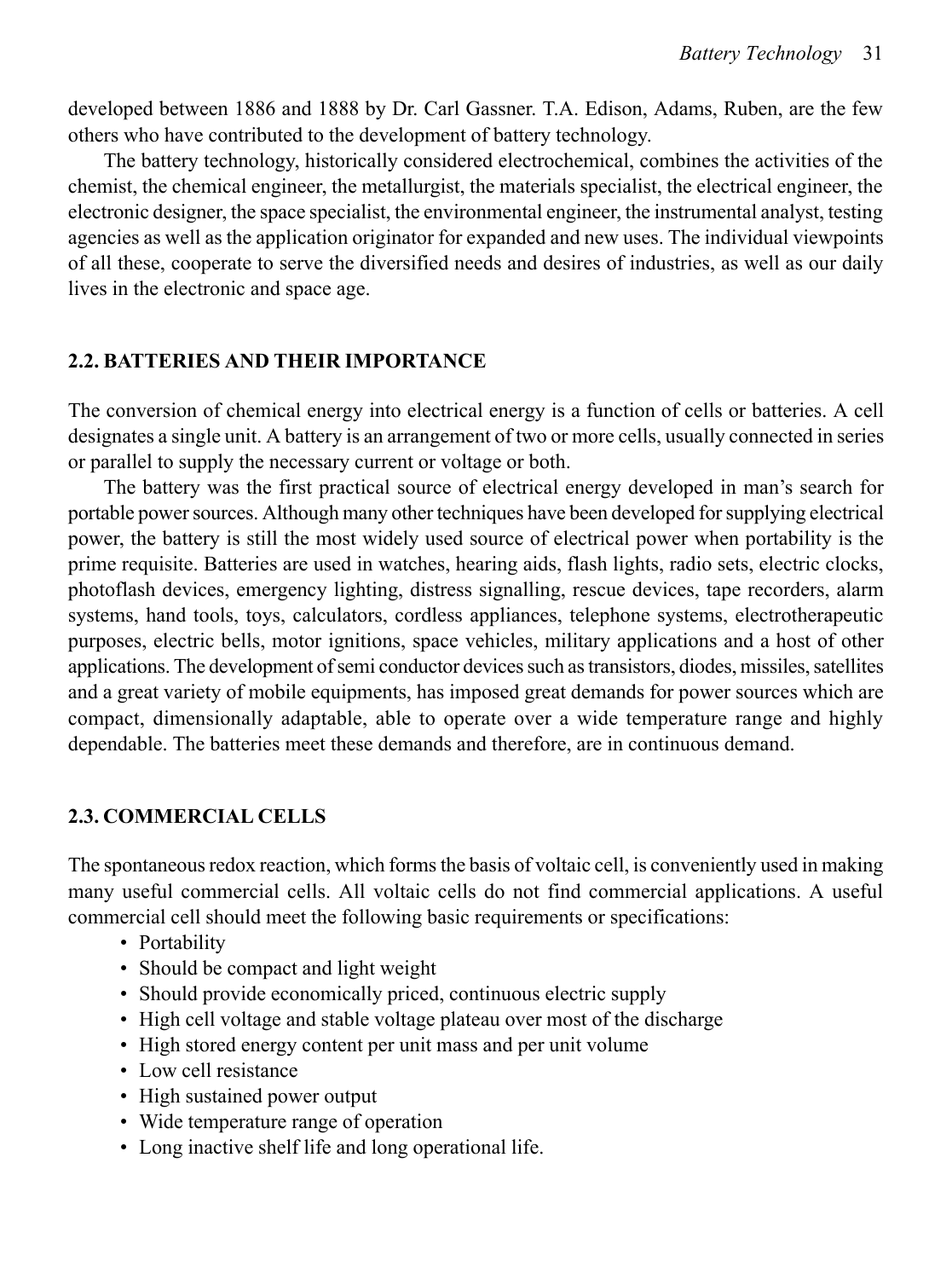- Low initial cost
- Sealed and leak proof
- Rugged and resistant to abuse
- Safe in use and under accident conditions
- Should be capable of recharging with a capacity of many charge and discharge cycles, and to withstand overcharge and over discharge
- Sealed and maintenance free

In spite of their virtues, the high cost of cells and batteries makes the production of electricity in large quantities impracticable. However, they serve as convenient energy sources where small amount of energy is required for short duration of time.

# **Classification**

The galvanic or voltaic cells used as source of electrical energy are of two types:

- (i) primary cells and
- (ii) secondary cells.

**(i) Primary cells**: A primary cell is the one in which electrical energy can be obtained at the expense of chemical energy only as long as the active materials are still present. Once these have been consumed, the cell can not be profitably or readily rejuvenated and must be discarded. Or in other words, they can not be recharged and re-used.

**(ii) Secondary cells**: A secondary cell, once used can be recharged by passing current through it. It can be used over and over again. The redox reaction gets reversed during recharging. Since the electrical energy brings about the chemical change, it is converted into chemical energy. Thus electrical energy is stored in the form of chemical energy and utilized for supplying the current when needed. Secondary cells are also known as storage cells.

Whereas, a primary cell acts only as a galvanic or voltaic cell, a secondary cell can act both as galvanic cell and electrolytic cell. During discharging it acts as a galvanic cell, converting chemical energy into electrical energy and during charging it acts as an electrolytic cell converting electrical energy into chemical energy.

# **Reserve Batteries**

In this type of batteries, a key component is separated from the rest of the battery prior to activation. Usually the electrolyte is the component that is isolated. Batteries which use highly active component material are designed in this form to withstand deterioration in storage and to eliminate self discharge prior to use. The reserve design is also used for batteries required to meet extremely long or environmentally severe storage requirements.

When one of the key components of the cell is separated from the remainder of the cell, chemical reaction between the cell components (self discharge) is prevented and the battery is capable of long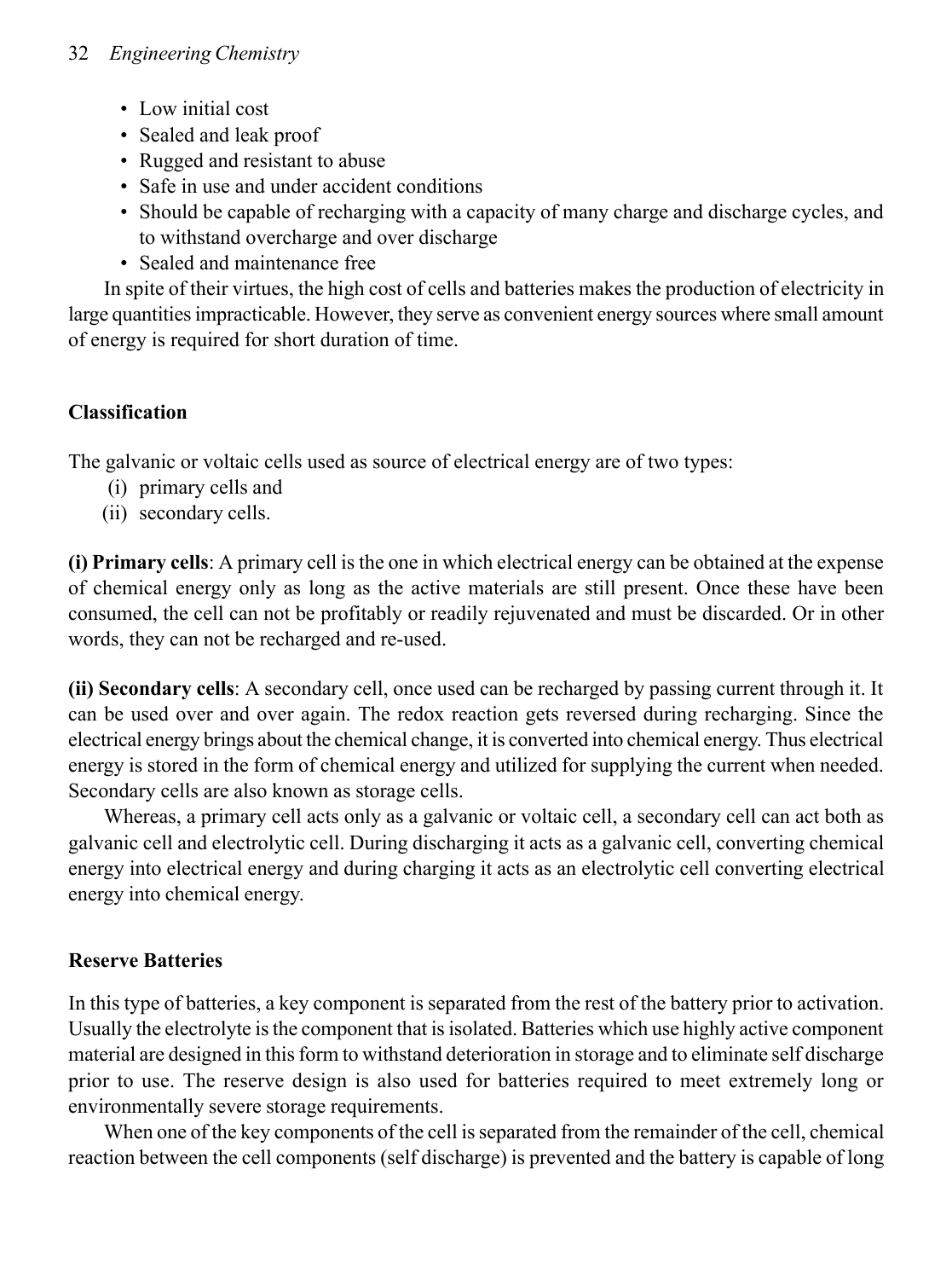



### **Secondary reactions**

The hydroxyl ions generated during the cell reaction liberate ammonia from ammonium chloride, which in turn combines with the  $Zn^{2+}$  ions to precipitate  $[Zn[NH_3],Cl_2]$  complex.

> $2NH_4Cl$  +  $2OH^ \rightarrow$   $2NH_3$  +  $2H_2O$  +  $2Cl^ \text{Zn}^{2+} + 2\text{NH}_3 + 2\text{Cl}^- \rightarrow \text{[Zn [NH}_3]_2 \text{Cl}_2\text{]}$

The secondary reactions are not involved directly in the electrode reaction and so they do not contribute to the emf of the cell. But these reactions are irreversible and therefore, the cell can not be recharged.

A fresh dry cell has a potential of l.5V. The voltage of the cell decreases gradually with usage and finally it has to be discarded.

### **Applications**

Dry cells find extensive use in flash lights, portable radios, transistors, tape recorders, and similar electronic devices where small amount of current is required.

### **Limitations**

- They have low capacity
- Not intended for heavy duty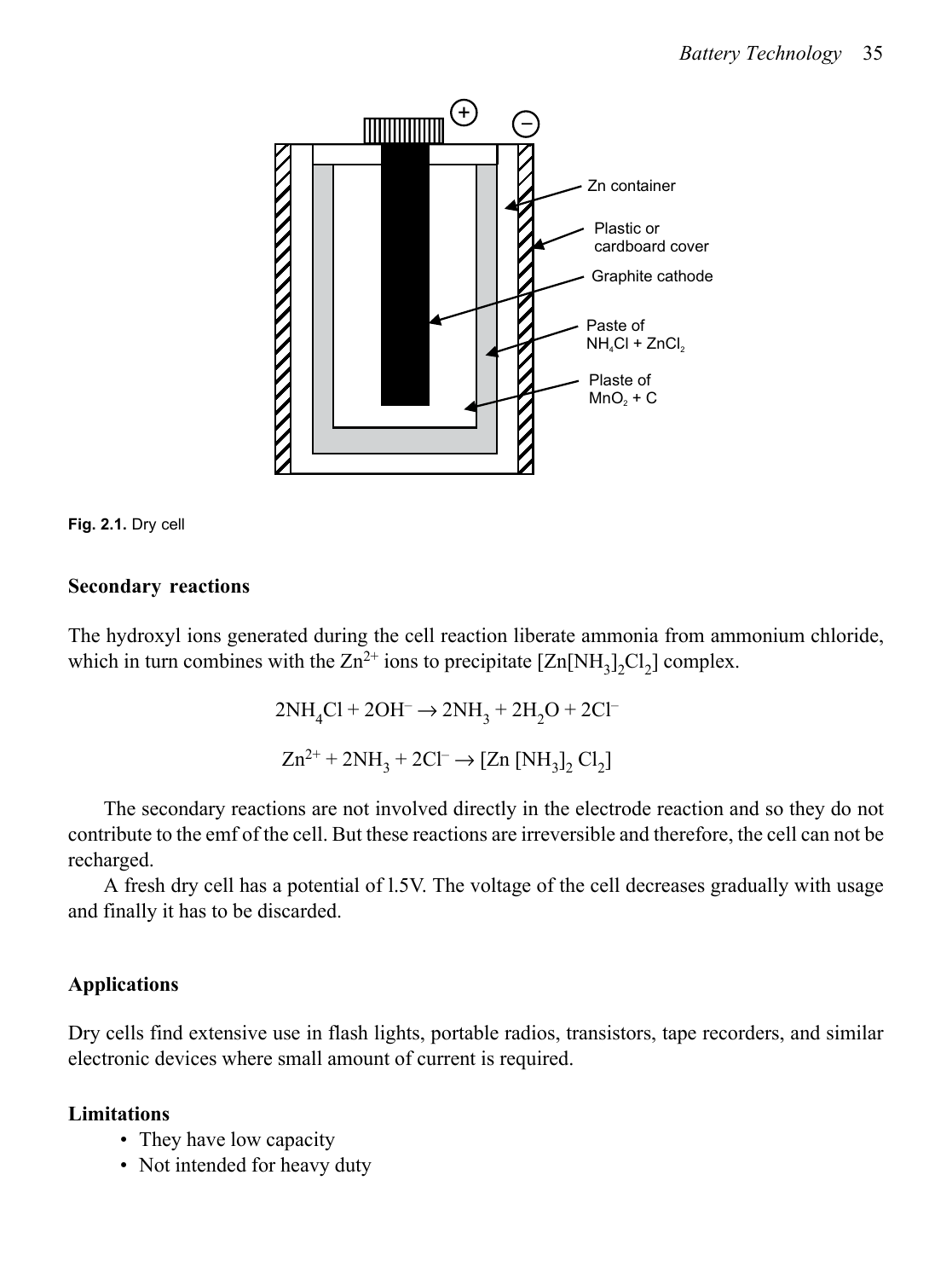### **(i) Acid storage battery (Lead storage battery)**

A simplified form of lead storage cell is as shown in Fig 2.3. The electrodes are lead grids. The anode grid is filled with spongy lead and the cathode grid is filled with lead dioxide (PbO<sub>2</sub>). A number of electrode pairs with inert porous partitions in between, are dipped in approximately 20% sulfuric acid, which is the electrolyte. The battery is encased in a plastic container.



**Fig. 2.3.** Lead Storage Battery

**Electrode reactions:** The electrode reactions that occur during the discharge of the cell, i.e., on drawing current from the cell, are as follows:

At the anode,

| $Ph \rightarrow Ph^{2+} + 2e^-$                                           |
|---------------------------------------------------------------------------|
| $Pb^{2+}$ + SO <sub>4</sub> <sup>2-</sup> $\rightarrow$ PbSO <sub>4</sub> |
| $Pb + SO42- \rightarrow PbSO4 + 2e^-$                                     |

| At the Cathode, | $PbO_2 + 4H^+ + 2e^- \rightarrow Pb^{2+} + 2H_2O$                         |
|-----------------|---------------------------------------------------------------------------|
|                 | $Pb^{2+}$ + SO <sub>4</sub> <sup>2-</sup> $\rightarrow$ PbSO <sub>4</sub> |
|                 | $PbO_2 + 4H^+ + SO_4^{2-} + 2e^- \rightarrow PbSO_4 + 2H_2O$              |

The net cell reaction is,

$$
\mathrm{Pb} + \mathrm{PbO_2} + 2\mathrm{H_2SO_4} \rightarrow 2\mathrm{PbSO_4} + 2\mathrm{H_2O}
$$

The product  $(PbSO<sub>4</sub>)$  formed during discharge remains adhered on each electrode and is available at the site during recharging.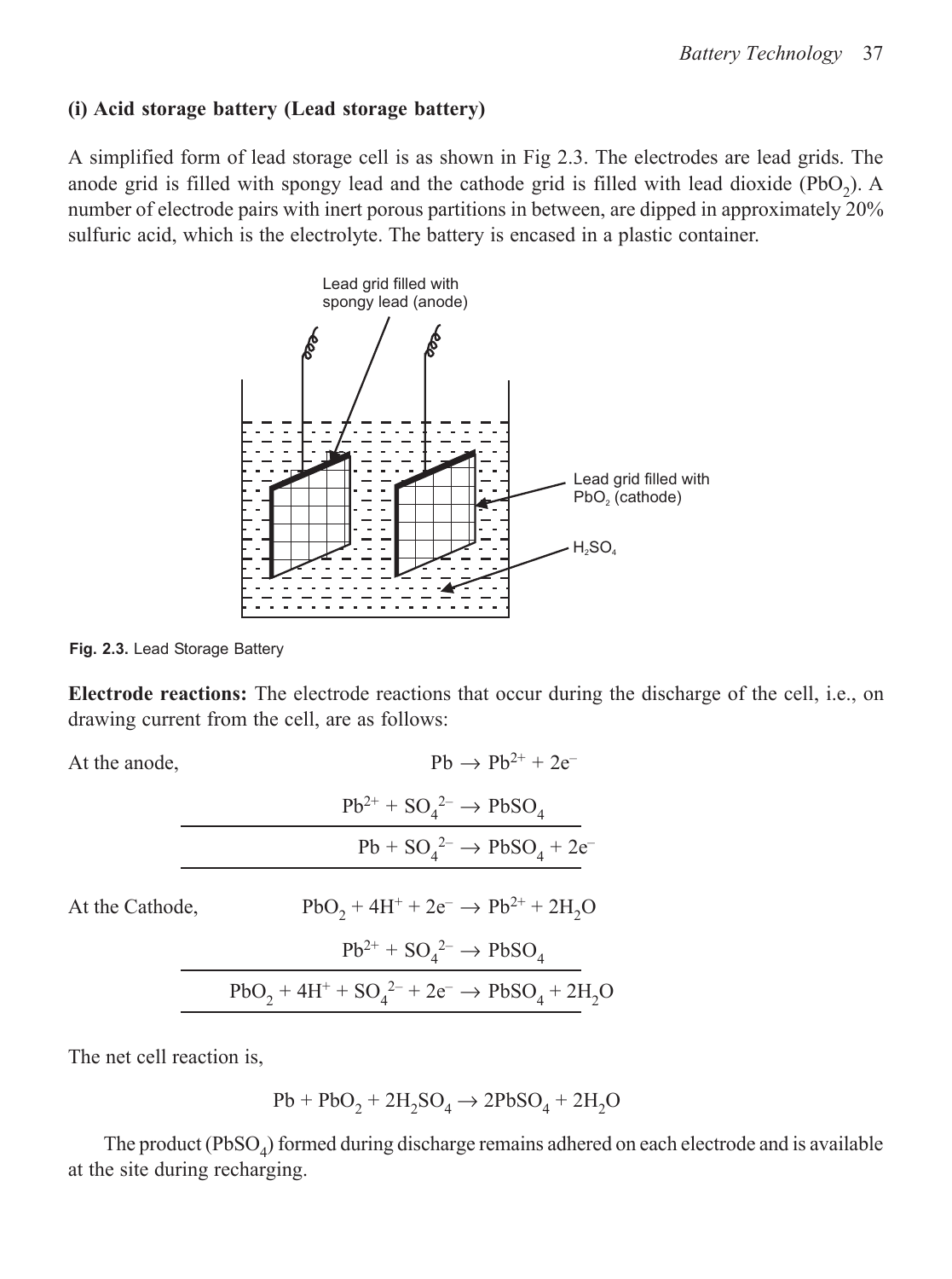#### 38 *Engineering Chemistry*

From the cell reaction, it is evident that the potential of the lead storage cell is dependent at any given temperature on the activity or concentration of sulfuric acid solution. Thus at 25°C and at a concentration of 7.4% sulfuric acid the potential developed by a pair of electrode is 1.90V; at 21.4%, 2.0V and at 39.2% 2.14V. Further, it is evident that sulfuric acid is consumed and water is produced during discharge. This results in the decrease in the specific gravity of the electrolyte.

**Recharge reactions:** When the density of sulfuric acid in the battery falls below 1.20gcm<sup>-3</sup>, the battery needs charging. This is done by reversing the discharge reaction by applying externally a potential higher than that of the cell. The cell acts as an electrolytic cell, depositing lead and lead dioxide on the electrodes.

$$
PbSO_4 + 2e^- \rightarrow Pb + SO_4^{2-}
$$
  
\n
$$
PbSO_4 + 2H_2O \rightarrow PbO_2 + SO_4^{2-} + 4H^+ + 2e^-
$$
  
\n
$$
2PbSO_4 + 2H_2O \rightarrow Pb + PbO_2 + 2H_2SO_4
$$

During charging, sulfuric acid is regenerated in the cell. The net reaction during charging and discharging can be represented as follows:

 $D<sub>1</sub>$ 

$$
Pb(s) + PbO_2(s) + 2H_2SO_4(aq) \xrightarrow{\text{Discharging}} PbSO_4(s) + 2H_2O(l)
$$

**Applications:** Each electrode pair develops a potential of 2V. In order to obtain higher potential a number of electrode pairs are connected in series.

Lead storage batteries are extensively used in automobiles to start the engine. They are also used for electric supply in telephone exchangers, railway trains, hospitals, laboratories, etc., and for emergency power supplies.

# **Limitations:**

- The potential decreases with decrease in concentration of sulfuric acid.
- Excessive discharge and quick charging shortens the life of the battery.
- Cell potential and the effectiveness is reduced at low temperature.
- Excessive charging may damage the electrodes and may also lead to explosion.

# **(ii) Alkaline storage battery: Nickel-cadmium cell**

Nickel cadmium cell consists of a nickel wire gauze electrode grids. The anode grid consists of a mixture of spongy cadmium with 78% cadmium hydroxide, 18% iron, 1% nickel and 1% graphite. The cathode grid contains nickel hydroxide (80%), cobalt hydroxide (2%), graphite (18%) and traces of barium compound. Graphite increases the conductivity, the cobalt and barium compounds increases the efficiency of active material and also the cycle life. 6M KOH is the electrolyte.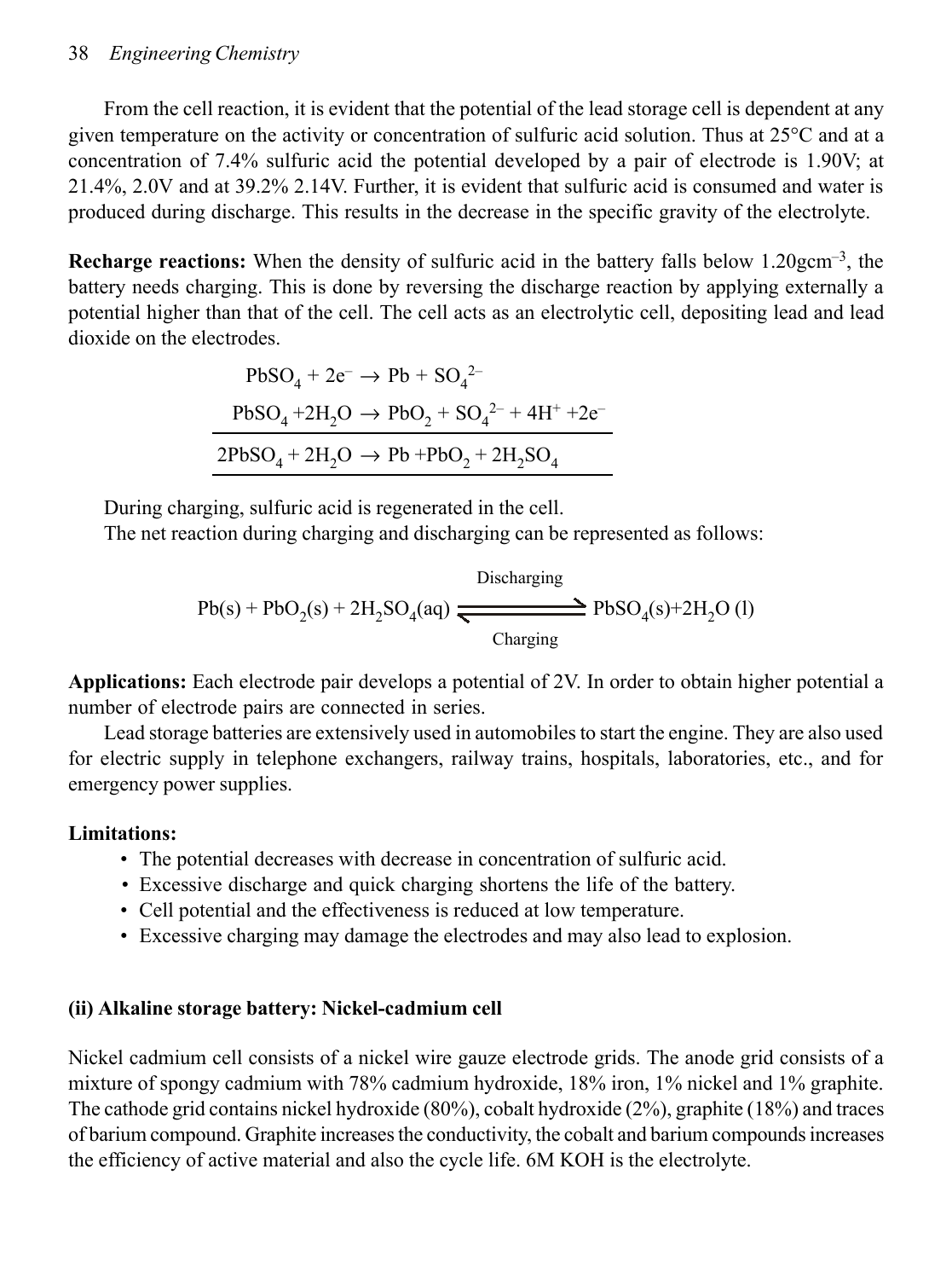

**Fig. 2.4.** Button type Ni-Cd cell

In a button type cell (Fig. 2.4), a cell cup acts as the cathode and a cell cover acts as anode. The electrodes consist of tablets wrapped in nickel wire gauze, separated by a fine porous separator soaked with the electrolyte. Sealing is accomplished by flanging the rim of the cell cup over the rim of the cell cover with a plastic washer in between, serving to insulate the cup from the cover.

**Electrode reactions:** During discharge,

| At the anode,   | $Cd + 2OH^ \rightarrow$ $Cd(OH)_2 + 2e^-$                |  |
|-----------------|----------------------------------------------------------|--|
| At the cathode, | $2Ni(OH)_{3} + 2e^{-} \rightarrow 2Ni(OH)_{2} + 2OH^{-}$ |  |

The net cell reaction is

$$
Cd + 2Ni(OH)3 \rightarrow 2Ni(OH)2 + Cd(OH)2
$$

During charging, the above reaction is reversed.

The open circuit potential of the cell ranges from 1.4 to 1.28V. It is compact, light weight battery with good cycle characteristics, capacity and long shelf life.

**Applications:** Nickel cadmium cells are used in battery operated appliances such as pocket calculators, photo flash units, cordless garden tools, electric shavers, instruments, alarm systems, transmitters, receivers, emergency lighting, hearing aids, telemeters, etc.

### **2.6 MODERN BATTERIES**

### **(i) Zinc-air cell**

Zinc-air battery is a type of metal – air batteries, which use oxygen directly from the atmosphere to produce electrochemical energy. Oxygen diffuses into the cell and is used as the cathode reactant. The air cathode catalytically promotes the reaction of oxygen with an alkaline electrolyte and is not consumed or changed during discharge. As the cathode can be very compact, high energy densities are achieved.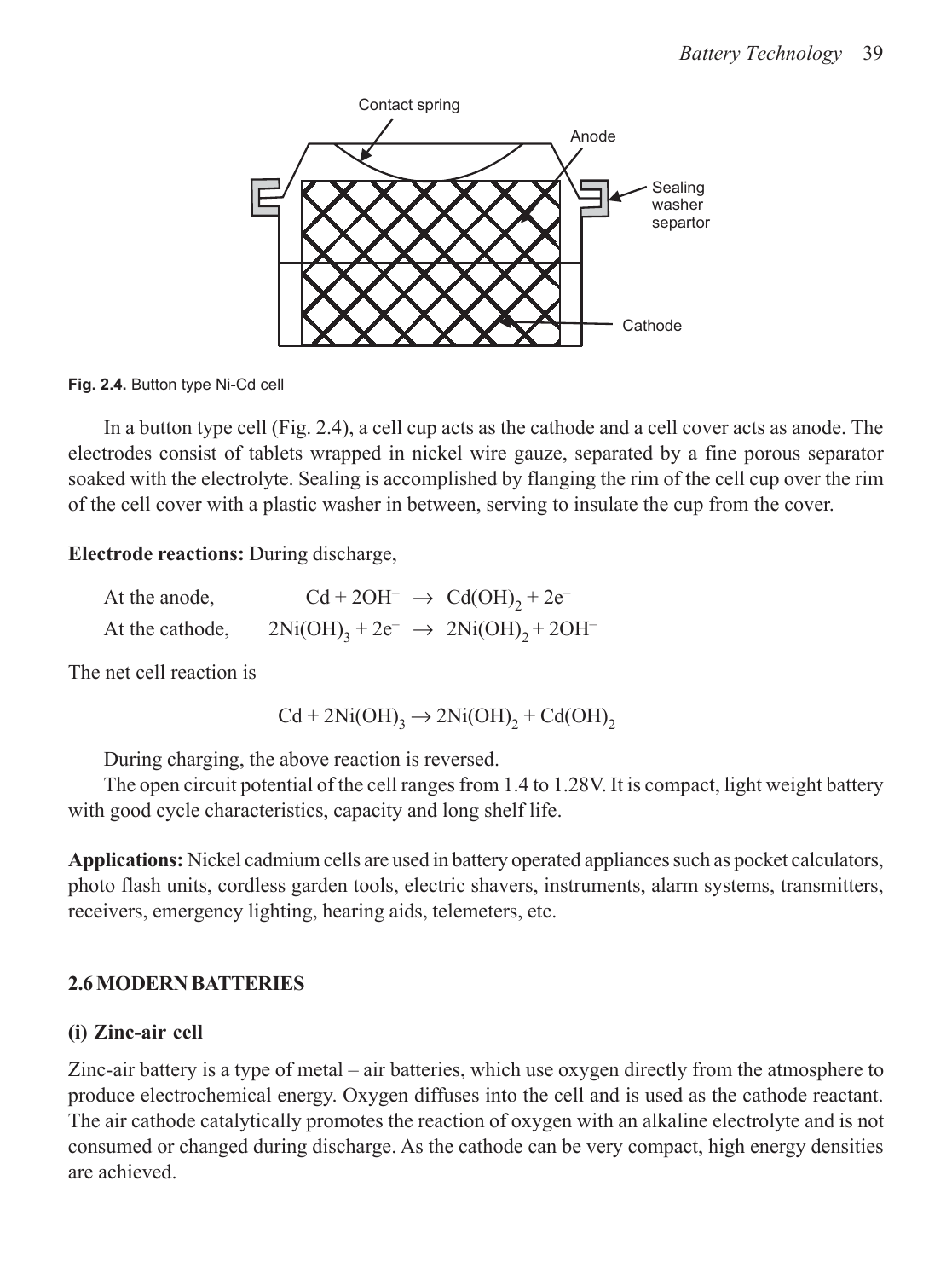#### 40 *Engineering Chemistry*

The zinc-air cell consists of an anode, made up of loose, granulated powder of zinc mixed with an aqueous alkaline electrolyte (30% KOH) and a gelling agent to immobilize the composite and ensure adequate contact with zinc granules. Cathode is a carbon/catalyst mixture with a wet proofing agent coated on a nickel plated steel mesh support, and with an outer layer of gas permeable Teflon layer. The can halves housing the cathode and the anode active materials also act as the terminals. The two containers are provided by a plastic gasket as insulation between the two containers. The two electrodes are separated by an electrolyte absorbent separator. The catalyst layer contains carbon blended with oxides of manganese to form a conducting medium. A schematic representation of a typical zinc air button cell is given in Fig. 2.5. Air access holes on the cathode can provides a path for oxygen to enter the cell and diffuse to the cathode catalyst site.



**Fig. 2.5.** Zinc-air cell

#### **Electrode reactions:**

At the anode,

$$
Zn \to Zn^{2+} + 2e^-
$$

$$
Zn^{2+} + 2OH^- \to ZnO + H_2O
$$

$$
Zn + 2OH^- \to ZnO + H_2O + 2e^-
$$

At the cathode,

$$
\frac{1}{2}O_2 + H_2O + 2e^- \rightarrow 2OH^-
$$

### **Cell reaction:**

$$
Zn + \frac{1}{2}O_2 \rightarrow ZnO
$$

The cell produces an open circuit potential of l.4V.

During the cell reaction the electrolyte remains invariant and the air cathode acts only as a reaction site and is not consumed. A very thin cathode of the cell (about 0.5 mm) permits the use of very large zinc anode. This results in higher energy density.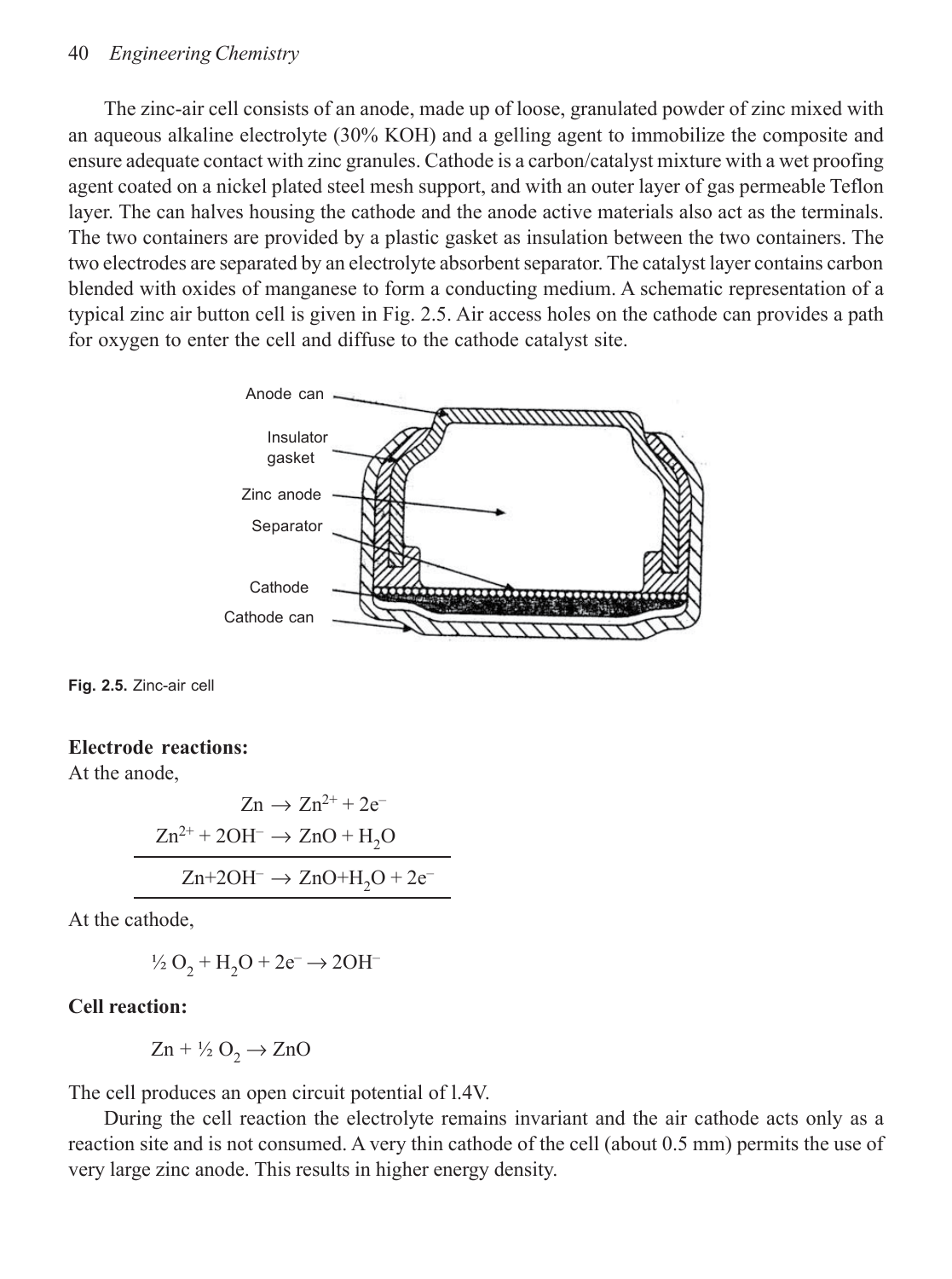### **Advantages**

- High energy density
- Long shelf life (sealed)
- No ecological problems
- Low cost

# **Disadvantages**

- Limited power out put
- Short activated life

# **Applications**

- Used as a power source for hearing aids.
- Used in electronic pagers.
- Used in telemetry/voice transmitters.
- Used in various medical devices.
- Large zinc air batteries used in railroad signaling, seismic telemetry, remote communications, etc.

# **(ii) Nickel-metal hydride batteries**

The rechargeable nickel-metal hydride battery is similar in its characteristics to nickel-cadmium battery. The main difference is that nickel metal hydride battery uses hydrogen, adsorbed in a metal alloy for the active negative material in place of the cadmium in the nickel-cadmium battery.

The active material at the cathode of the nickel- metal hydride battery is nickel oxyhydroxide (NiOOH) and at the anode is hydrogen in the form of metal hydride. The metal alloy is capable of undergoing a reversible reaction as the battery is charged or discharged. Two types of metal alloys are used  $-AB_5$  class of alloys consisting of lanthanum and nickel, and  $AB_2$  class of alloy, consisting of titanium and zirconium. In both cases some of the base metals are replaced with other metals to achieve the desired characteristics. An aqueous solution of potassium hydroxide is used as the electrolyte.

The cathode in the nickel-metal hydride cell is a highly porous sintered or felt nickel substrate into which the nickel oxyhydroxide is impregnated or pasted. The anode is a highly porous structure with a nickel wire gauze grid into which the plastic bonded active hydrogen storage alloy is coated. The electrodes are separated with a synthetic non woven material, which serves as an insulator between the two electrodes and as a medium for absorbing the electrolyte. A button type cell is shown in Fig. 2.6.

**Electrode reactions:** During discharge,

At the anode,  $MH + OH^- \rightarrow M + H_2O + e^-$ At the cathode,  $NiOOH + H<sub>2</sub>O + e^- \rightarrow Ni(OH)<sub>2</sub> + OH^-$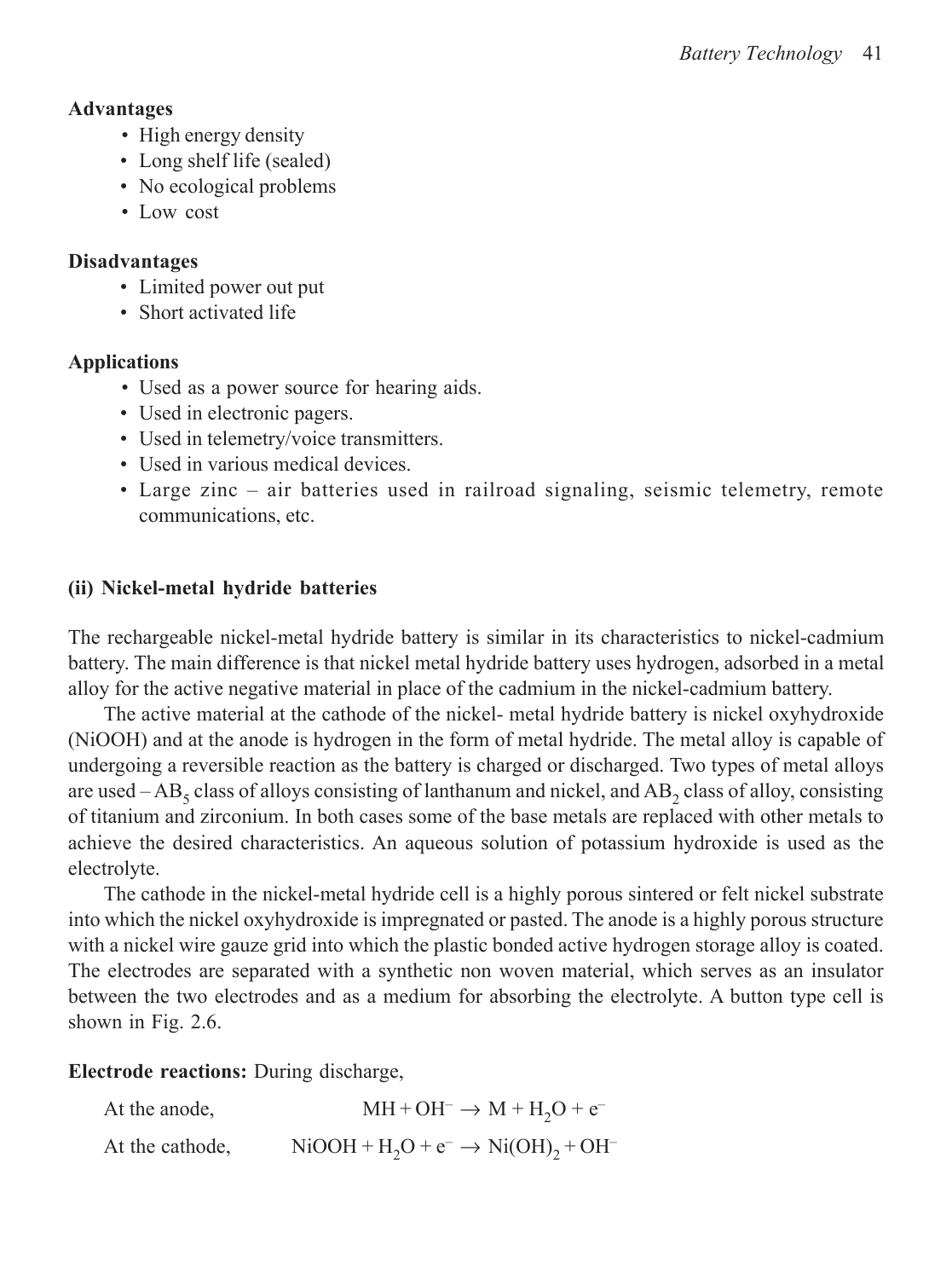

**Fig. 2.6.** Nickel-metal hydride button cell

The net cell reaction is,  $MH + NiOOH \rightarrow M + Ni(OH)_{2}$ 

During charging, the above reaction is reversed. The open circuit potential of the cell ranges from 1.25 – 1.35 V.

# **Advantages:**

- High capacity.
- Sealed construction, no maintenance required.
- Cadmium free minimal environmental problems.
- Rapid recharge capability.
- Long cycle life.
- Long shelf life.

**Disadvantages:** Performance is not as good as with nickel-cadmium batteries.

# **Applications:**

- In consumer electronic devices such as cellular phones, computers, comcorders and other portable applications.
- In electric vehicles.

# **(iii) Lithium batteries**

Lithium metal offers an attractive option be used as a battery anode material because of its light weight, low electrode potential, high electrochemical equivalence and good conductivity. For these reasons, use of lithium has predominated in the development of high performance, high energy density primary and secondary batteries.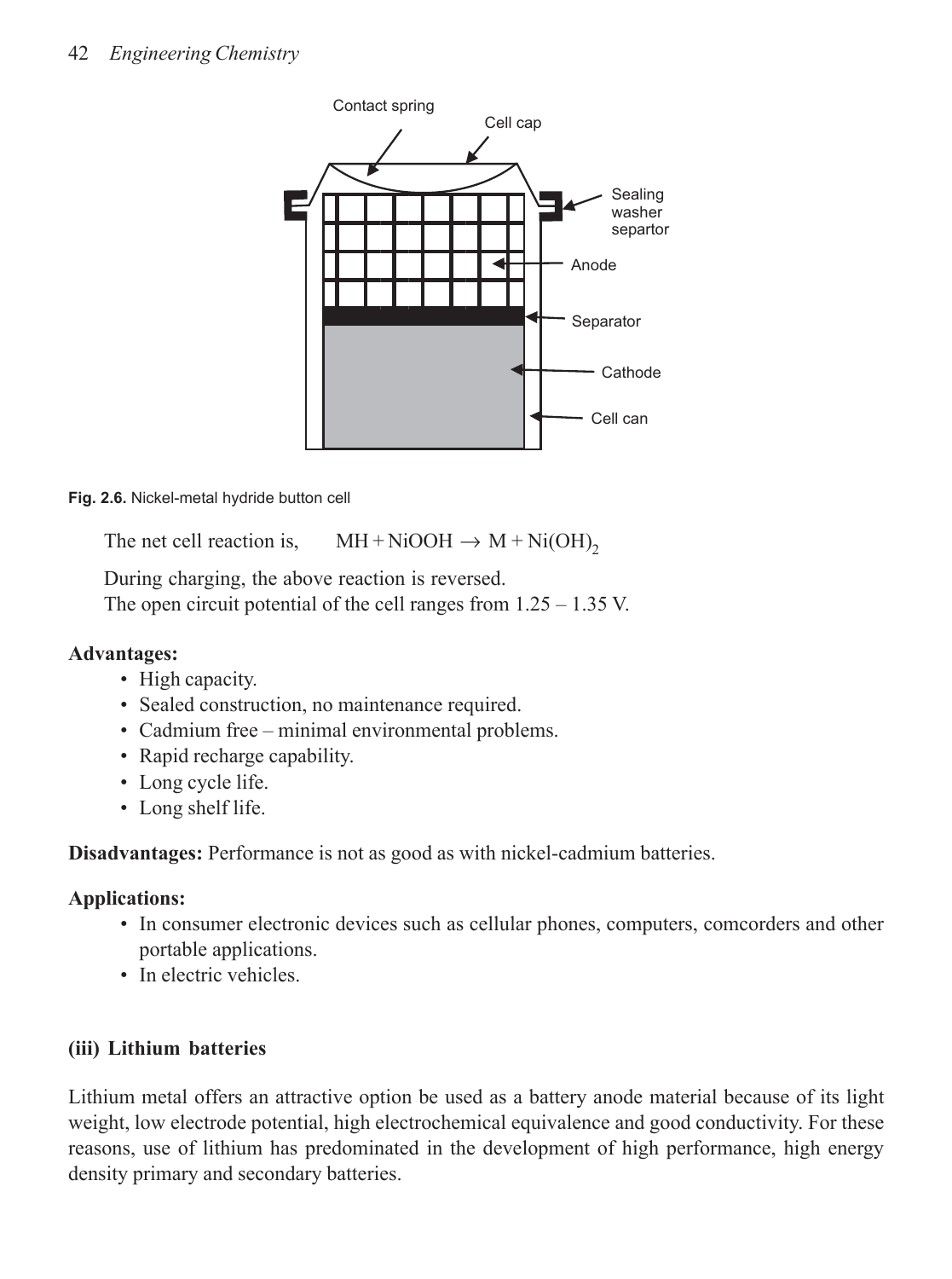The term lithium battery refers to a large family of batteries with a common feature of having lithium negative electrode (anode). The different lithium battery systems differ in the choice of electrolyte medium and of the positive electrode system.

**Classification:** Lithium batteries are classified into primary and secondary batteries. Primary battery is not chargeable and the secondary battery is chargeable.

Based on the type of cathode material used, lithium primary cells are classified as follows:

*(a) Soluble-cathode cells:* In this type of cells liquid or gaseous cathode materials, such as sulphur dioxide or thionyl chloride, are used. These substances dissolve in the electrolyte or are the electrolyte solvent.

*(b) Solid-cathode cells:* These types of cells use solid material for the cathode substances, such as  $V_2O_5$ , MnO<sub>2</sub>, CuS, Fe<sub>2</sub>S<sub>3</sub>, CuO, etc.

*(c) Solid electrolyte cell:* This type of cells use electrolytes in the solid form it self as the cathode. PbI<sub>2</sub>, PbS, etc., are used as solid electrolyte cathodes.

The electrolytes used in lithium batteries can not be aqueous solutions, because of the high reactivity of lithium with water. Therefore non aqueous electrolytes are to be used in lithium batteries. The different types of electrolytes used are of the following types:

- Lithium salt solutions in organic solvents such as propylene carbonate, dioxolane, THF, ethers, acetonitrile, etc.
- Solvents like thionyl chloride, sulfuryl chloride, which are also the electro active species at the cathode, mixed with lithium salts to provide ionic conductivity.
- A lithium ion conducting solid electrolyte such as LiI or LiI +  $Al_2O_3$
- An organic polymer, which can conduct lithium ions. e.g., Polyethylene oxide.
- A molten salt. e.g., Molten  $LiCl + KCl$

Lithium batteries based on the combinations of the above types of solvent-electrolyte system and positive electrodes have been produced and tested.

# **Advantages of Lithium batteries**

- High cell voltage, up to above 4 V, depending on the cathode material. This is because of the very negative electrode potential of Li/Li<sup>+</sup>.
- High energy density due to the low atomic mass of lithium. 1F is released by the dissolution of 7 g of the metal.
- Operation over a wide temperature range, from about 70 to  $-40^{\circ}$  C.
- Flat discharge characteristics-constant voltage and resistance through most of the discharges of many lithium cells.
- Superior shelf-life.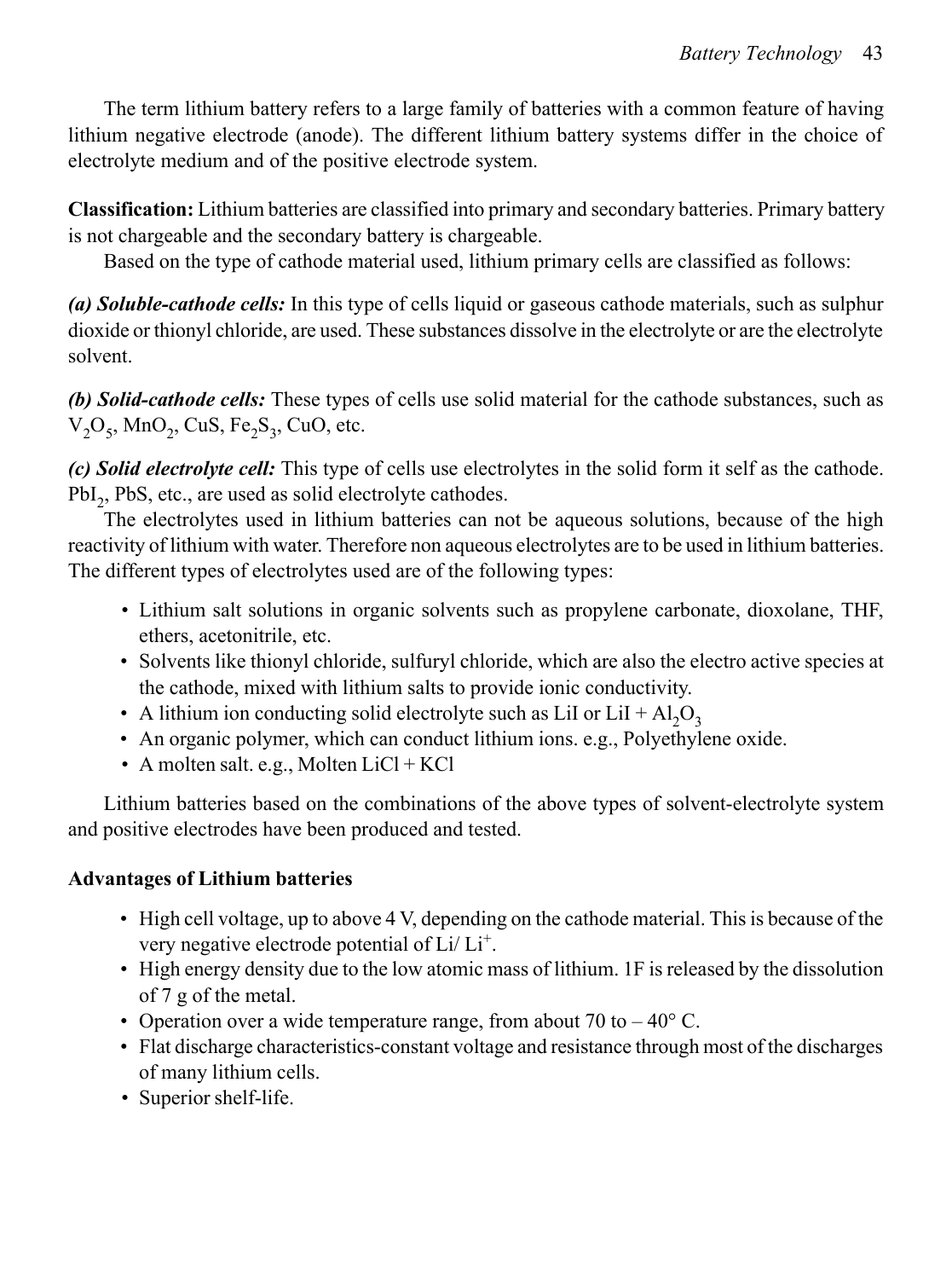Lithium-Manganese dioxide cell: Lithium-Manganese dioxide (Li / MnO<sub>2</sub>) cell is a solid cathode lithium cell. It consists of a lithium anode and manganese dioxide cathode. A solution of lithium halide in organic solvent serves as the electrolyte. A coin cell is shown in Fig. 2.7.



Fig. 2.7. Lithium-MnO<sub>2</sub> button cell

The manganese dioxide pellet and lithium anode disc are separated by a non woven polypropylene separator impregnated with the electrolyte. The cell is sealed with the can serving as the cathode terminal and the cap as the anode terminal.

# **Electrode reactions:**

At the anode,  $Li \rightarrow Li^{+} + e^{-}$ At the cathode,  $MnO_2 + Li^+ + e^- \rightarrow LiMnO_2$ 

The net cell reaction is,  $Li + MnO_2 \rightarrow LiMnO_2$ 

 $Mn^{4+}$  is reduced to  $Mn^{3+}$ , with the Li<sup>+</sup> entering the  $MnO_2$  crystal lattice.

# **Applications**

- As a long time memory backup
- In watches, calculators, cameras, lighting equipments, toys and other consumer electronics.

**Rechargeable lithium batteries:** Rechargeable lithium batteries offer advantages like high energy density, higher cell voltage and longer charge retention or shelf life, when compared to conventional aqueous secondary cells. However, they have disadvantages such as low cycle life, relatively poor low temperature performance and capacity fading. A variety of cathodic materials and electrolytes are being used in these secondary cells as in the case of primary lithium batteries. A classification with components, characteristics and examples is given in Table 2.1.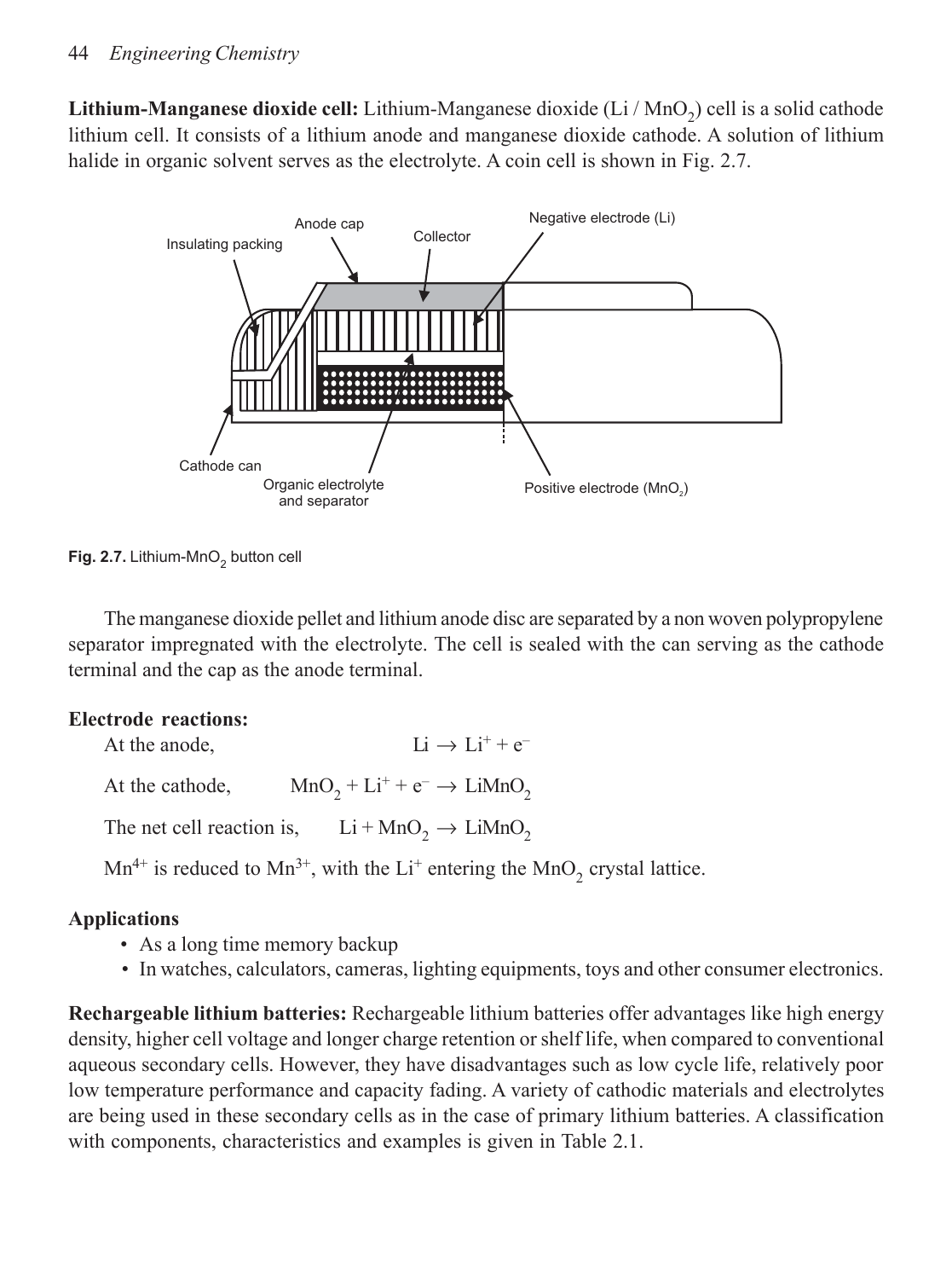$$
xLi^{+}+xe^{-}+xC_{6} \rightleftarrows xLiC_{6}
$$

The net reaction during charging and discharging is represented as follows:

$$
\text{LiCoO}_2 + C_6 \xrightarrow{\text{charge}} \text{Li}_{1-x} \text{CoO}_2 + C_6 \text{L}_x
$$

### **Advantages**

- They have high energy density than other rechargeable batteries.
- They are light weight.
- They produce high voltage out of 4 V.
- They have improved safety, i.e., more resistance to overcharge.
- No liquid electrolyte means they are immune from leaking.
- Fast charge and discharge rate.

# **Disadvantages**

- They are expensive.
- They are not available in standard cell types.

# **Applications**

- The Li-ion batteries are used in portable devices: these include mobile phones, laptops and tablets, digital cameras and camcorders, electronic cigarettes, handheld game consoles and torches (flashlights).
- Li-ion batteries are used in tools such as cordless drills, sanders, saws and a variety of garden equipment including whipper-snippers and hedge trimmers.
- Because of their light weight, Li-ion batteries are used for energy storage for many electric vehicles from electric cars to pedelec (**pedelec** is a bicycle where the rider's pedalling is assisted by a small electric motor), from hybrid vehicles to advanced electric wheelchairs, from radio-controlled models and model aircraft to the Mars Curiosity rover.
- They are used in cardiac pacemakers and other implantable devices.
- They are used in telecommunication equipment, instruments, portable radios and TVs, pagers.

# **2.7. FUEL CELLS**

The conventional method of utilizing the chemical energy of a fuel involves several steps and can be depicted as follows:

Chemical energy  $\rightarrow$  Thermal energy  $\rightarrow$  Mechanical energy  $\rightarrow$  Electrical energy.

Thermal energy liberated during the combustion of a fuel is used to convert water into steam. The steam is used to drive a turbine that drives the generator to produce electrical energy. There is a loss of energy in every step and only a maximum of 40% energy of the fuel is converted into electricity.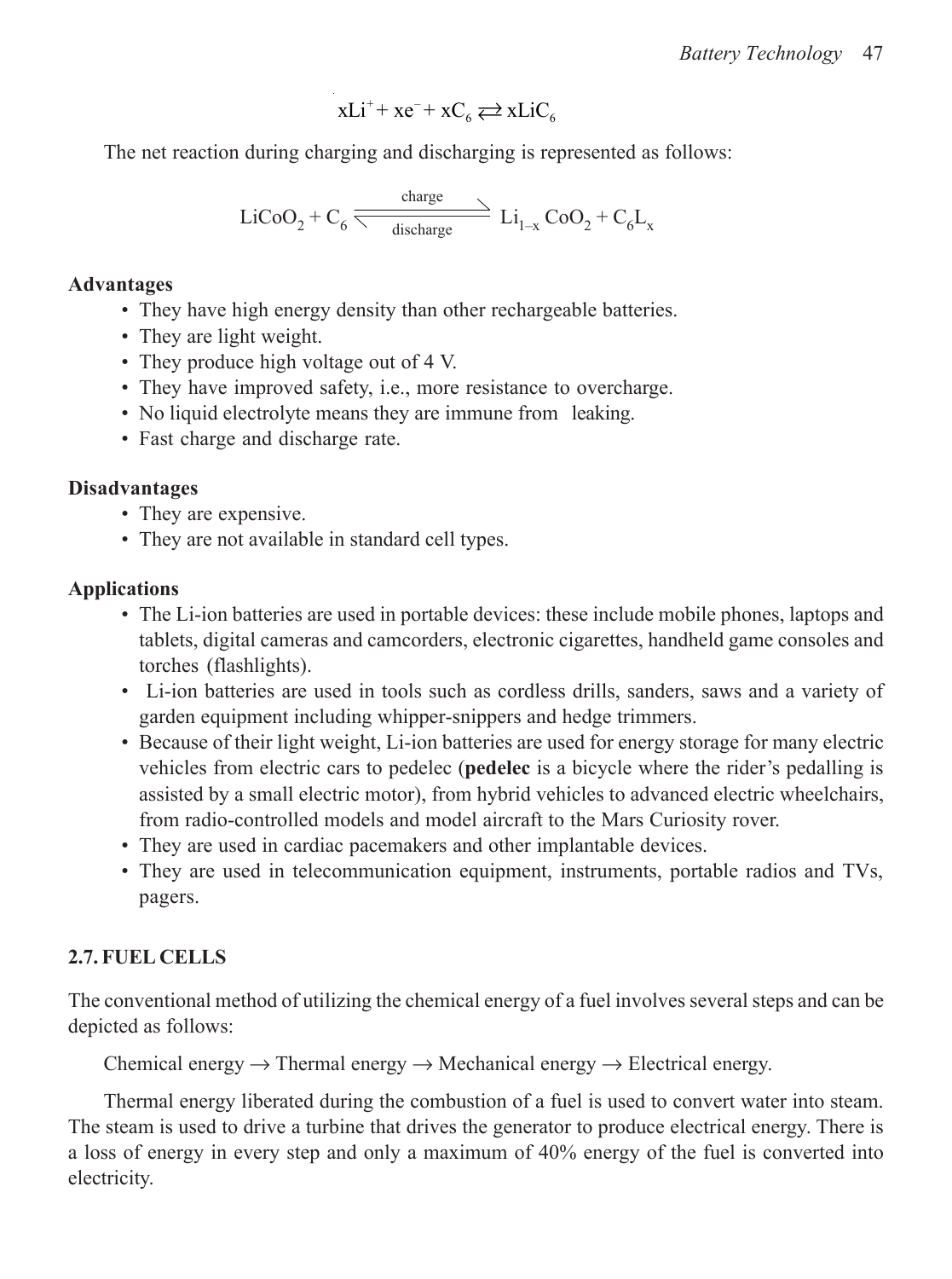#### 48 *Engineering Chemistry*

In a galvanic cell chemical energy is directly converted into electrical energy and the efficiency of conversion is very high. As in the case of combustion of fuels, the reaction taking place in a galvanic cell is also a redox reaction. But the only difference is that oxidation and reduction reactions in a cell take place at two different electrode surfaces separated from each other. The electrons liberated at the anode flow to the cathode, thereby generating electricity. Therefore, it was thought that if the oxidation of the fuel and reduction of the oxidant, oxygen, can be carried out separately at a distance between the two, then there can be an identical situation as in the case of a galvanic cell. Electrons liberated during the oxidation of the fuel can flow to the reduction zone of oxygen. The attempt in this direction by several scientists over quite a long period of time lead to the invention of fuel cells, in which chemical energy of a fuel is directly converted into electrical energy.

The principle of the fuel cell was discovered in 1839 by Sir William Grove, who has been acknowledged as the "Father of the Fuel Cell". Grove was interested in reversing the process of electrolysis, which is what a fuel cell precisely achieves. The term "fuel cell" was coined in 1889 by Ludwig Mond and Charles Langer, who attempted to use air and coal gas to generate electricity. In 1932, Francis Bacon improved on the platinum catalysts of Mond and Langer, and soon Harry Karl Ihrig, of Allis Chalmers Manufacturing Company demonstrated a 20 horsepower fuel cell powered tractor. NASA began using fuel cells in the late 1950s and continue to do so today. With the advent of new technologies, the applications of fuels cells have now been extended extensively in various fields.

**Definition:** A fuel cell is a galvanic cell in which the chemical energy contained in a readily available fuel oxidant system is converted directly into electrical energy by means of electrochemical processes in which the fuel is oxidized at the anode.

Like any other electrochemical cell, the fuel cell has two electrodes and an electrolyte. However, the fuel and the oxidizing agents are continuously and separately supplied to the two electrodes of the cell, at which they undergo reactions. These cells are capable of supplying current as long as they are supplied with the reactants.

A fuel cell essentially consists of the following arrangement:

Fuel / electrode / electrolyte / electrode / oxidant.

At the anode, fuel under goes oxidation:

Fuel  $\rightarrow$  Oxidation product + ne–

At the cathode, the oxidant gets reduced:

```
Oxidant + ne^- \rightarrow Reduction products
```
The electrons liberated from the oxidation process at the anode can perform useful work when they pass through the external circuit to the cathode.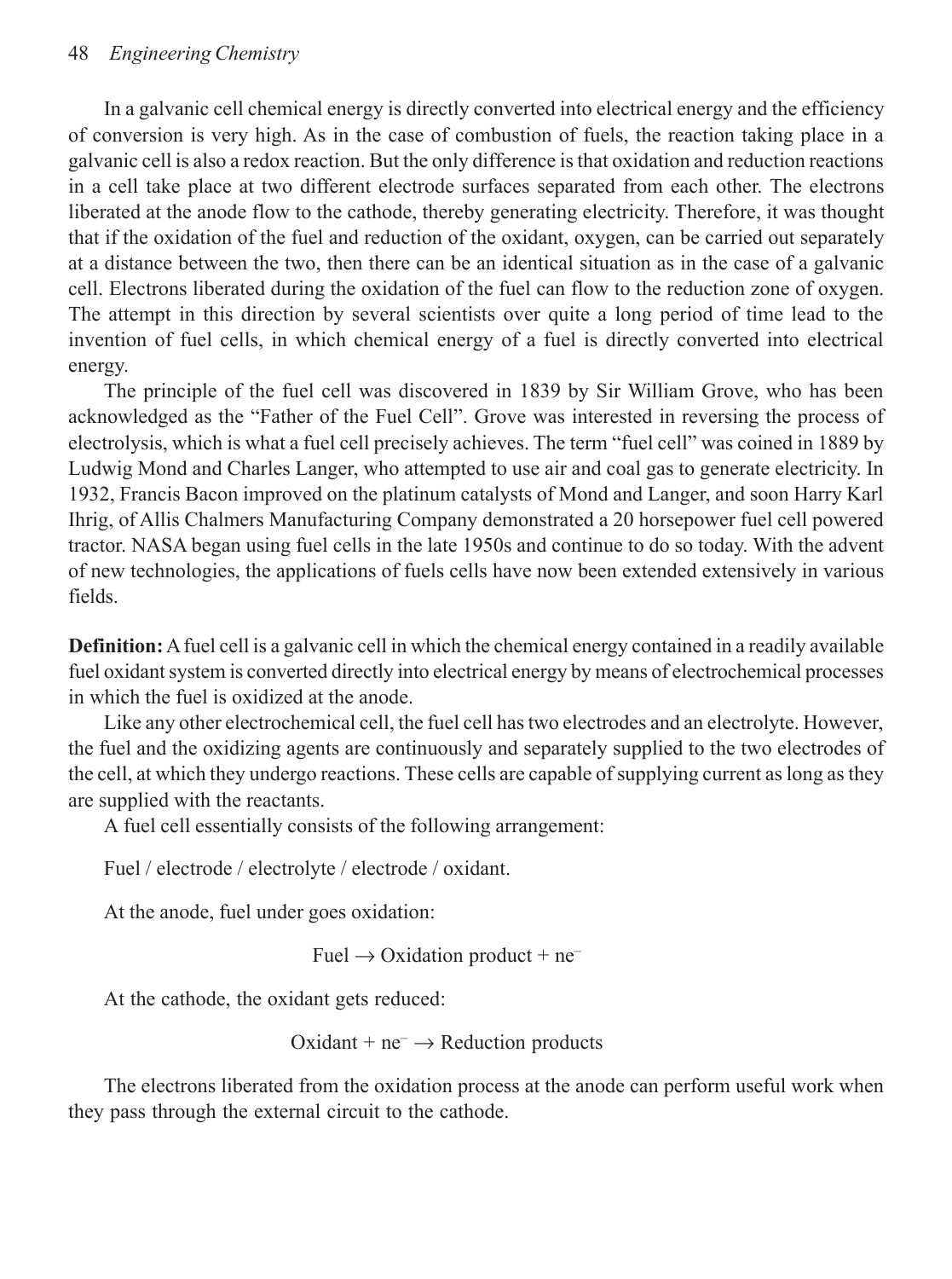# **Advantages**

Theoretically the efficiency can be 100%. But actually it is about 50–80%, owing to over potential and resistance of the cell.

- High efficiency of the energy conversion process.
- No moving parts and so elimination of wear and tear.
- Silent operation.
- Absence of harmful waste products.
- No need of charging.

### **Limitations**

- Cost of power is high as a result of the cost of the electrodes.
- Fuels in the form of gases and oxygen need to be stored in tanks under high pressure.
- Power output is moderate.
- To have an appreciable voltage, a battery of fuel cells must be available.

# **Classification of Fuel cells**

Fuel cells can be classified into three categories :

- (i) Direct fuel cells
- (ii) Indirect fuel cells
- (iii) Regenerative fuel cells.

In a **direct fuel cell**, the products of the cell reaction are discarded. In a **regenerative fuel cell**, the spent reactants are regenerated from the products by using thermal, electrical or photochemical methods. In an **indirect fuel cell**, the fuel of the cell is obtained from organic fuel. For example, in the reformer fuel cells organic fuels are converted into hydrogen. A biochemical fuel cell is another type of indirect cell in which a biochemical substance is decomposed by means of an enzyme in solution to produce hydrogen.

# **Hydrogen-Oxygen fuel cell**

Hydrogen-oxygen fuel cell is a simplest type of fuel cell in which hydrogen gas is used as a fuel and oxygen gas as oxidant. A schematic diagram of  $H_2 - O_2$  fuel cell is shown in Fig. 2.9.

The cell consists of a porous carbon electrode impregnated with catalysts such as finely divided platinum or palladium as anode. The cathode is also a porous carbon electrode impregnated with platinum or silver as catalyst. The electrolyte is an aqueous solution of KOH. The hydrogen gas fuel is continuously supplied at the anode and oxygen gas is supplied at the cathode. As the hydrogen gas diffuses through the anode, it is adsorbed on the electrode surface and reacts with hydroxyl ions to form water. At the cathode oxygen diffusing through the electrode is adsorbed and reduced to hydroxyl ions. These electrode reactions are summarized below: